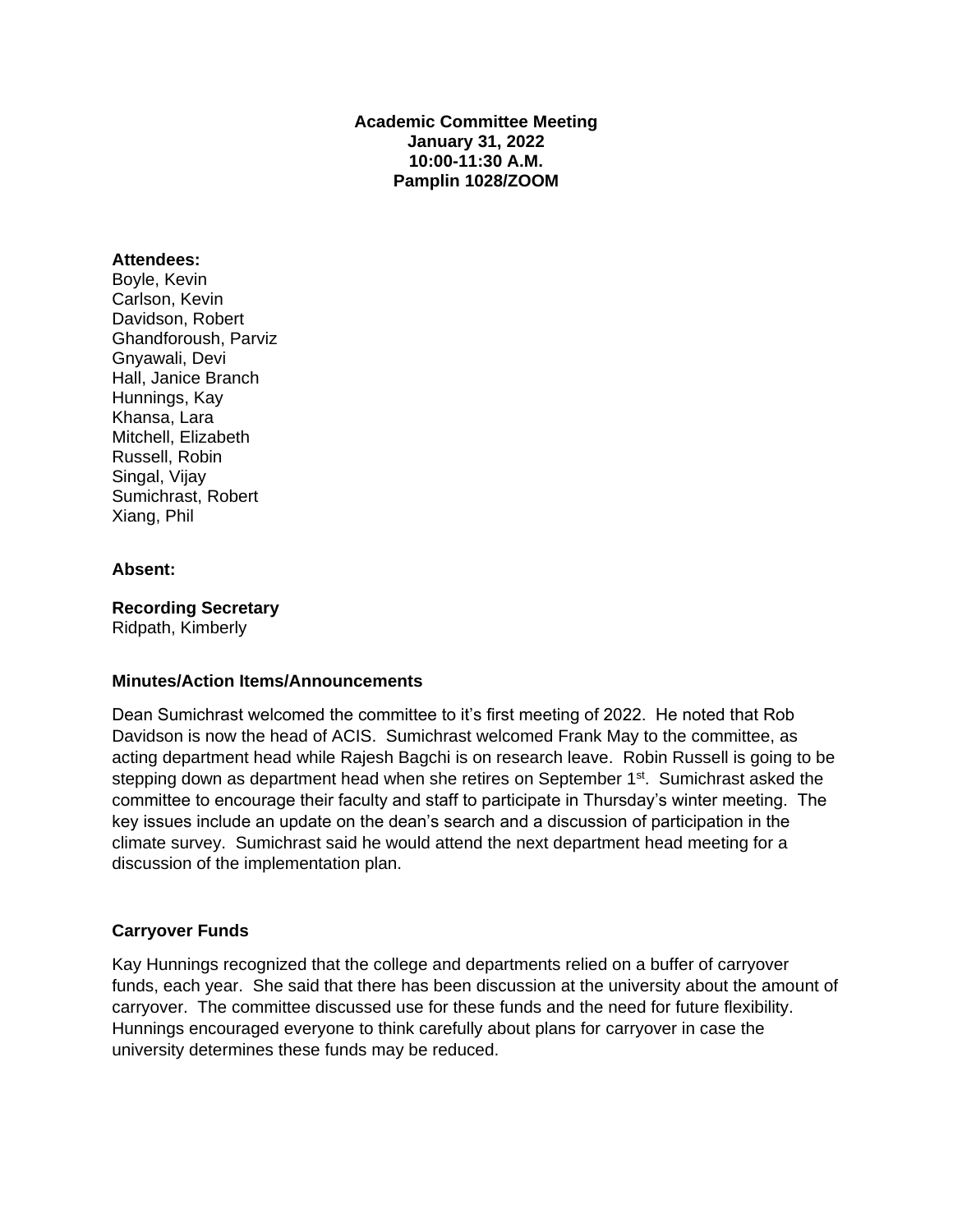## **Future of Work Pilot**

Hunnings provided an update on the future of work pilot. She referred the committee to a document, listing "guiding telework principles". The committee discussed implementing the principles. No changes were proposed.

## **First Summer Research Grant Timing**

Early in the pandemic, colleges and other Virginia Tech units received reductions to funding and operated with great financial uncertainty. The academic committee agreed to limit when new faculty received college funded summer research grants. Hunnings said that the budget crisis had passed and led a discussion of the timing for these grants. The committee reached a consensus, that the college will provide the first grant in the summer, when a new faculty member is hired. The college will allow flexibility in timing for individual circumstances.

## **Giving Day**

Elizabeth Mitchell said plans for giving day are underway. It will take place on February 23rd and  $24<sup>th</sup>$ , from noon to noon. Departments in other units can receive funding from their supporters directly and in addition, receive bonus funding, determined by their position on a leader board for the units receiving the most individual gifts. Mitchell described training that had taken place last week, Friday, and that is scheduled for this Friday. She led a discussion about other ways units can increase their success through giving day. PRISM students will be reaching out to department heads, asking for messages that they can promote on social media, leading up to Giving Day. It was suggested that students receive graduation chords to identify those students who participated in Giving Day.

## **Policy Updates**

Carlson had distributed proposed updates for four Pamplin policies. He said policy 135 (faculty summer research grant program) was modified to provide an incentive for faculty to continue research until they retired, as had been agreed to in principle, at a previous meeting. Consensus was to adopt the language as written. Carlson said policy 440 (the administrative review process) was modified to include assistant and associate department heads. The committee supported this change. Next, Carlson proposed a revision to policy 460 (the procedure for geographical faculty transfer). A change in wording made the meaning of "COLA" explicit. The consensus was to adopt the revision. Carlson reviewed proposed changes to policy 480 (faculty pre-tenure reviews). He said the change clarified the process and made Pamplin policy consistent with the faculty handbook. The committee discussed the effort, value, and consequences of a substantial review of all associates. There was agreement to not come to a conclusion today. Carlson will update the policy to consider the discussion points provided